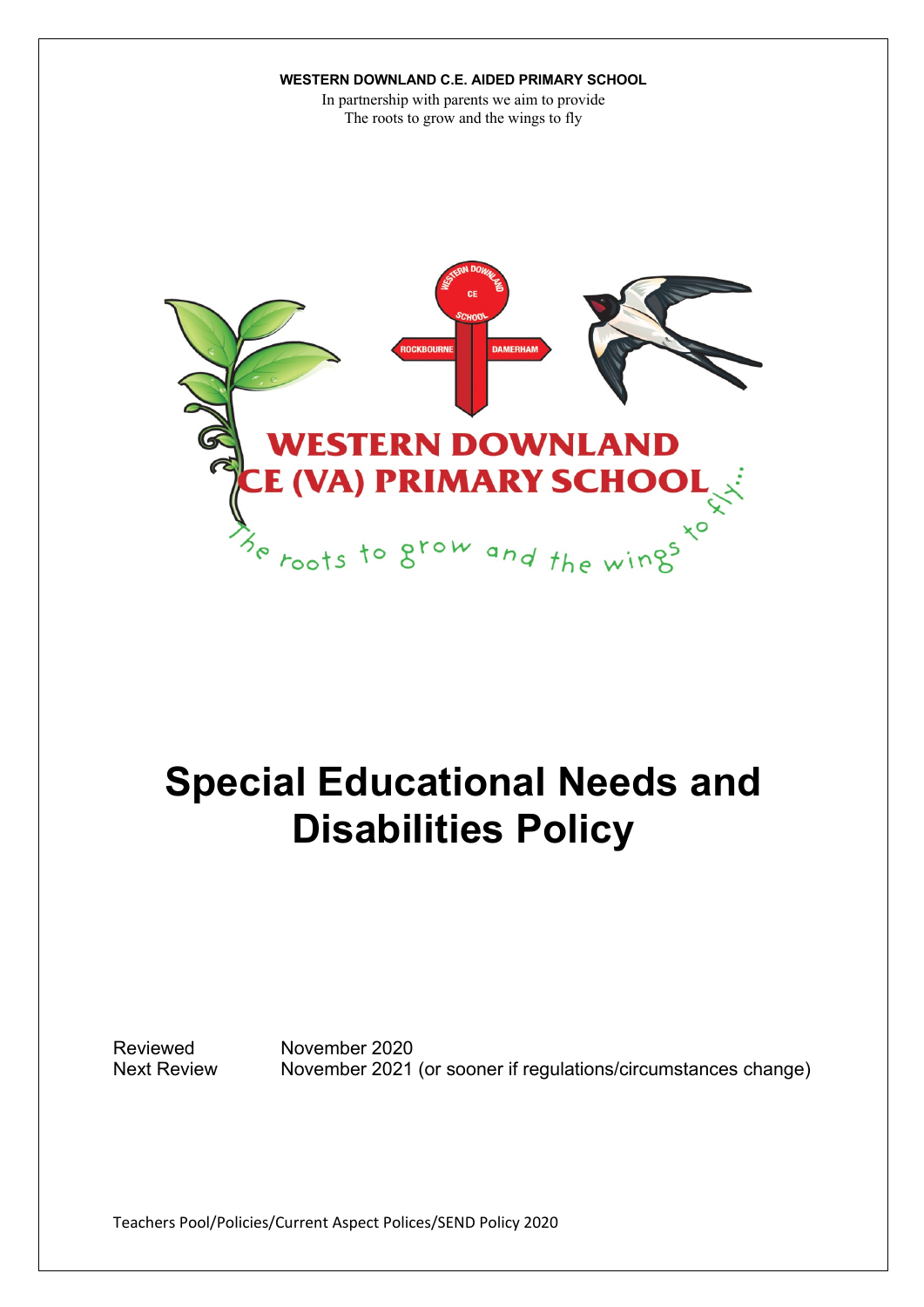In partnership with parents we aim to provide The roots to grow and the wings to fly

# **Western Downland Primary School**

# **Special Educational Needs and Disabilities Policy**

This policy complies with the statutory requirements laid out in the SEND Code of Practice 0-25 (September 2014) 3.65 and has been written with reference to the following guidance and documents:

- Equality Act 2010: advice for schools (DfE Feb 2013)
- SEND Code of Practice 0-25 (September 2014)
- Schools SEN Information Report Regulations (2014)
- Statutory Guidance on Supporting pupils at school with medical conditions updated July 2017
- The National Curriculum in England framework document (Sept 2013)
- Safeguarding Policy (Western Downland School 2020)
- Accessibility Plan (Western Downland School 2020)
- Teachers Standards (2012)

This policy was created by the school's Special Educational Needs Co-ordinator with the SEN Governor in liaison with the staff and parents/carers of pupils with Special Educational Needs or Disabilities (SEND). This joint co-production is in line with the inclusive approach to SEN provision outlined in the current SEN Code of Practice.

The SENCO (Special Educational Needs Co-Ordinator) at Western Downland Primary School is **Mrs Clare Worsfold.** Clare Worsfold can be contacted through the school office or at c.worsfold@westerndownland.hants.sch.uk

The Special Educational Needs Governor is Mrs Nicola Daykin and she can be contacted through the school office on 01725 518293.

Western Downland CE (VA) Primary School is a mainstream school, for children aged 4-11 Years. We are an inclusive school, welcoming and celebrating diversity.

# **Aims**

We believe that the aims of the education process are the same for all our children. All children should be given access to the same opportunities in order to fully realise their own potential.

Every teacher is a teacher of every child, including those with SEN.

Education should:-

- enhance a child's knowledge, experience and understanding.
- develop practical, intellectual, aesthetic, creative, physical and social competencies.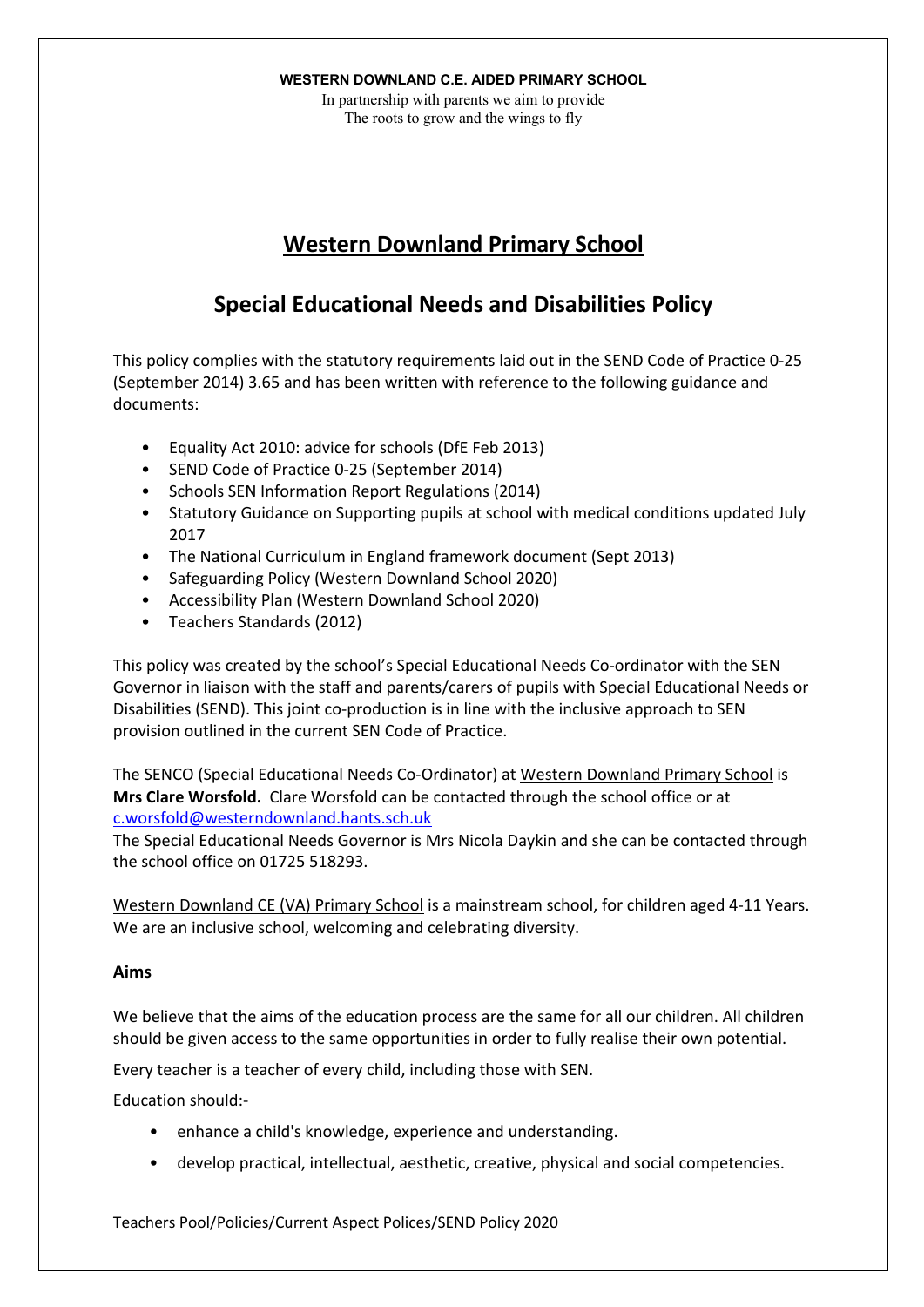In partnership with parents we aim to provide The roots to grow and the wings to fly

- prepare each child to become a confident, active and independent participant in their local community.
- include and give quality education that enhances personal strengths to all children, whatever their needs.
- develop a culture of acceptance in which all children can be valued equally, treated with respect and provided with equal opportunities.

# **Objectives**

To meet the aims set out above, the school has identified as its objectives:

- To identify and provide for pupils who have special educational needs, disabilities and additional needs
- To follow the guidance provided in the SEND Code of Practice, Sept 2014
- To operate a 'whole school, whole pupil' approach to the management and provision of support for special educational needs, where all teachers are able to deliver programmes of learning to children with SEND
- The identification of a Special Educational Needs Co-ordinator (SENCO), to provide support and advice to all staff working with pupils with special educational needs and disabilities

# **Identifying Special Educational Needs**

At Western Downland Primary School children are identified as having SEN through a variety of ways including the following:-

- Liaison with playgroup/pre-school/nursery, previous school
- Child performing below age expected levels
- Concerns raised by Parent/carers
- Concerns raised by teacher, for example when low self-esteem is affecting performance
- Liaison with external agencies such as Speech and Language Therapist
- Health diagnosis through paediatrician

A child's individual needs will be identified in relation to the four broad categories of need outlined in the SEND Code of Practice, 2014.

- Cognition and Learning
- Social, emotional and mental health difficulties
- Communication and interaction
- Physical and sensory

These four broad areas give an overview of the range of needs that should be planned for. The purpose of identification is not to place a child within a category, but to work out what action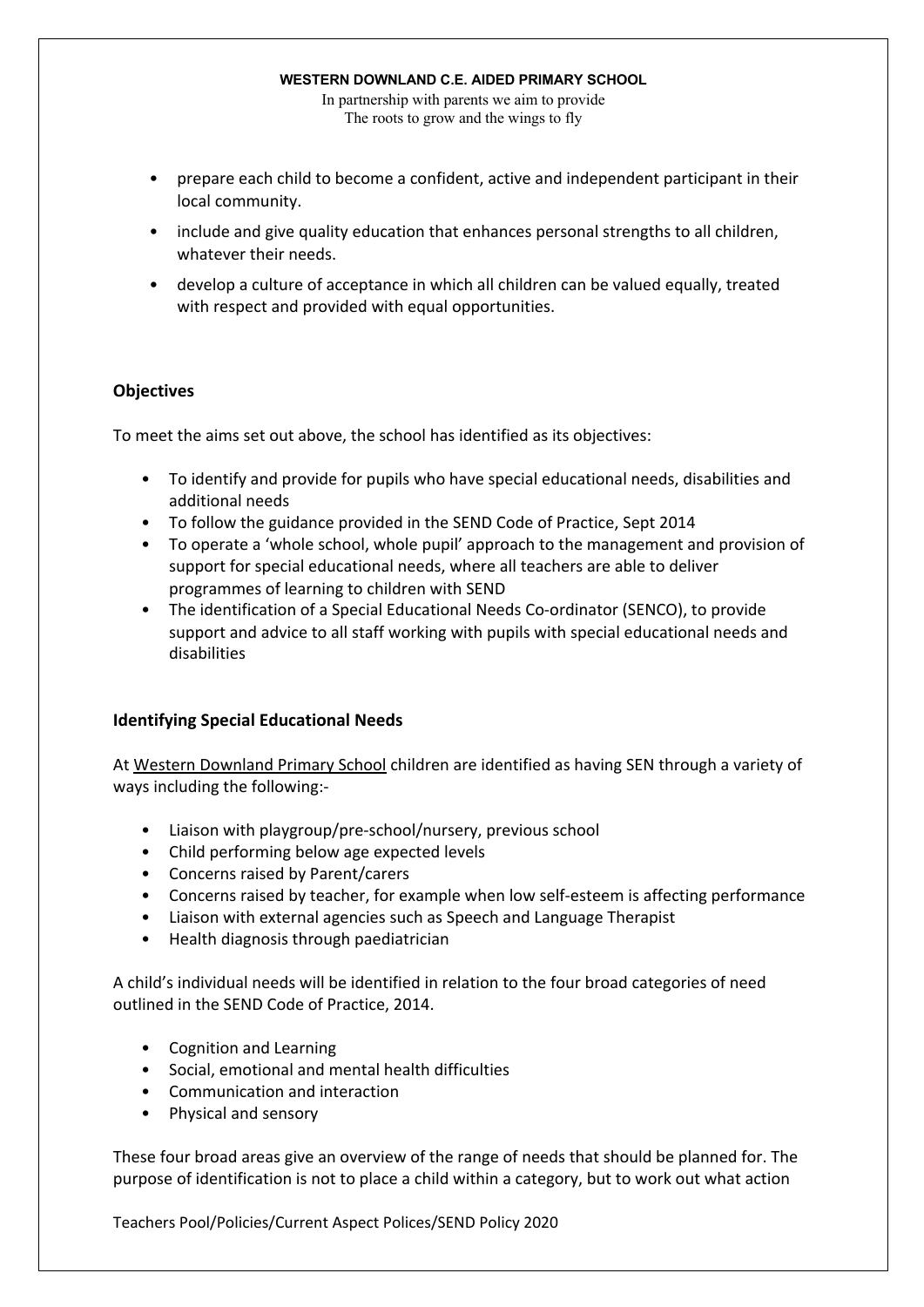In partnership with parents we aim to provide The roots to grow and the wings to fly

the school may need to take to meet the child's needs. At Western Downland Primary School, care is taken to identify the needs of pupils by considering the needs of the whole child, and not just their special educational needs.

Identifying behaviour as a need is no longer an acceptable way of describing SEN. Concerns relating to a child's behaviour will be seen as an underlying response to a deeper need. The teachers and other staff at Western Downland Primary School, know each child well and, as a consequence, are able to recognise and identify clearly the underlying need that is affecting a child's behaviour. (Please refer to our schools' Behaviour Policy)

We take care to consider aspects that are NOT SEN but may impact on progress and attainment.

These include:

- Disability (we note that the "reasonable adjustment" duty for schools under current Disability Equality legislation, is reaffirmed in the SEND Code of Practice, but that these alone do not constitute SEN)
- Attendance and Punctuality
- Health and Welfare
- EAL (English as an Additional Language)
- Pupils in receipt of Pupil Premium
- Being a Looked After Child
- Being a child of a Serviceman/woman

The progress and attainment of children within these categories are closely monitored by class teachers, Learning Support Assistants, ELSA staff (Emotional Literacy Support Assistant) and the SENCO.

# **A Graduated Approach to SEN Support**

Western Downland Primary School seeks to establish and maintain a very effective system for the early identification and intervention for children identified with SEN. We take great care in the identification and recording of children's needs on the school's SEN register.

- It is the responsibility of each class teacher to provide quality first teaching to all pupils in their class. Pupils are only identified as SEN if they do not make adequate progress once they have received all appropriate interventions and high quality personalised teaching.
- Teachers are responsible and accountable for the progress and development of pupils in their class, including pupils who access support from teaching assistants, learning support assistants or specialist staff.
- High quality teaching, differentiated for individual pupils, is the first step in identifying and responding to pupils who have or may have SEN.
- Additional support cannot compensate for a lack of high quality teaching.
- The SENCO and members of the SLT (Senior Leadership Team) regularly and carefully review the quality of teaching for all pupils, including those at risk of underachievement.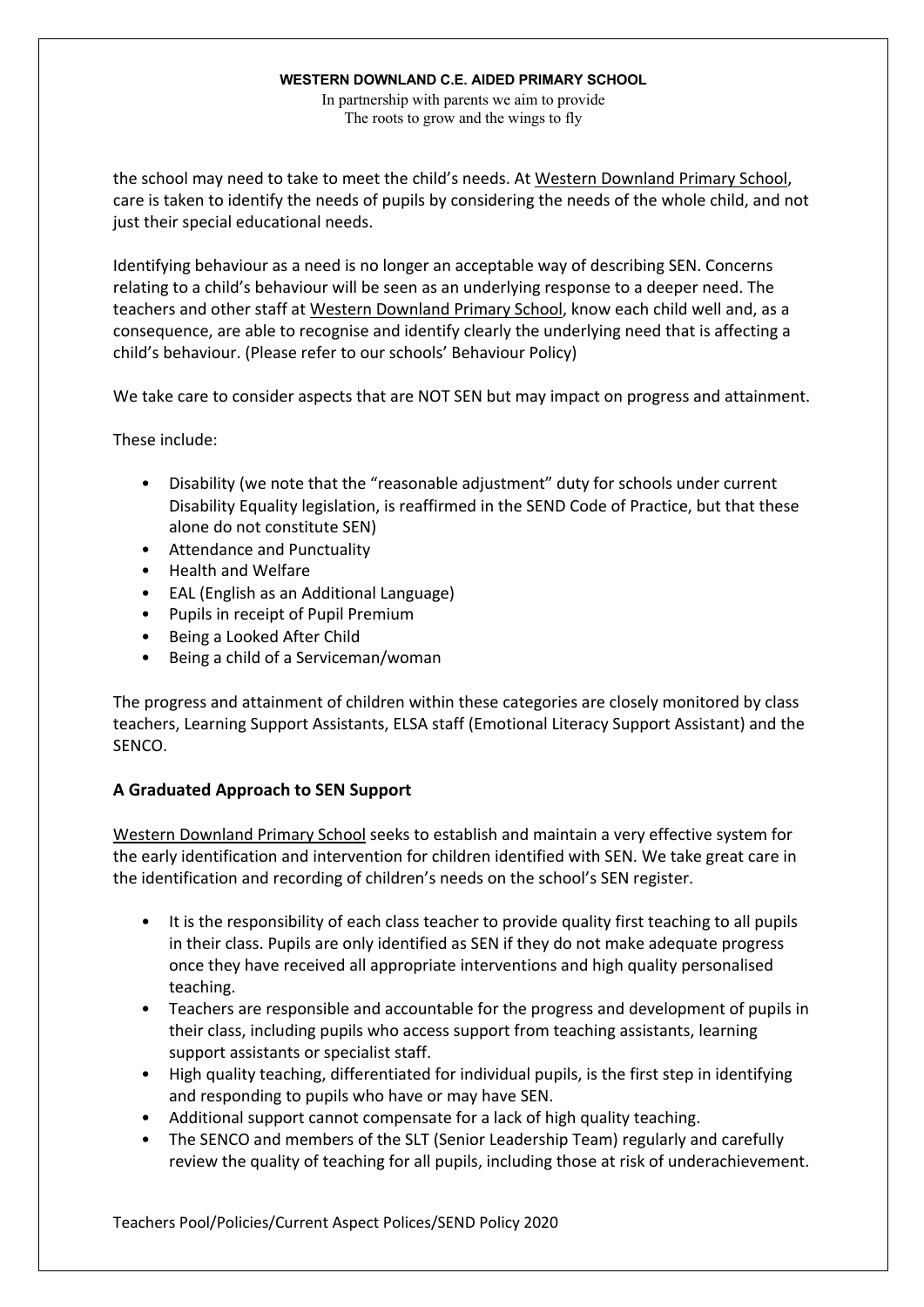In partnership with parents we aim to provide The roots to grow and the wings to fly

This includes reviewing, and where necessary, supporting teachers to improve their understanding of strategies to identify and support vulnerable pupils.

- Teachers will be supported by the SENCO, to decide when it is appropriate to make special educational provision for individual children. A range of information will be gathered to inform this decision. This will include school data about children's progress, alongside national data and expectations of progress, high quality and accurate formative assessment and early assessment materials.
- For higher levels of need, the SENCO will draw on the support and expertise from external agencies and professionals such as education psychologists.
- Decisions to place children on the SEN register follow discussions between the class teacher and the SENCO. Support for children identified for inclusion on the SEN register follows the Assess-Plan-Do-Review cycle. This cycle ensures that children are initially assessed prior to receiving support, that their support is carefully planned for, specific programmes and staff are identified to deliver the plan and that a time is set for a final summative assessment, measuring the impact of the intervention.
- Pupils' and parents'/carers' views are sought in deciding: the type of support and intervention to be provided; the time scale that the intervention will run for and the intended outcomes.

# **Managing Pupils' Needs on the SEN Register**

As a school we follow the graduated approach in delivering support to those children identified as SEN. This approach is intentionally flexible, reflecting and responding to the variety of needs present in the school setting and allowing for the professional discretion and judgement of individual teachers.

- Each child identified on the SEN register is provided with a 'Personalised Pupil Plan'. These plans identify the specific needs of individual children, the initial assessment taken to establish that need, the plan for supporting the child, the programme, support materials and individual staff who will deliver the support and the intended outcome with review date. We consider that each individual child's 'Personalised Pupil Plan' is a living record which tell us exactly what needs have been identified, how to remove barriers to learning effectively, the clear outcomes to be achieved within an agreed time frame, as well as who is responsible for maintaining and updating the plan. The SENCO will have oversight of all plans to ensure that they are kept up to date and that intervention strategies are eliciting the intended impact. The core expectation though, is that each teacher holds the ultimate responsibility for evidencing progress against the outcomes described in the plan.
- It is the responsibility of the class teacher of the named child on the register, to keep the information in the 'Personalised Pupil Plan' up to date.
- The 'Personalised Pupil Plans' must be reviewed by class teachers at least once every half term, although this may occur more frequently where targets and outcomes are more short term. The review of 'Personalised Pupil Plans' will feed into pupil progress meetings once a term.
- The decision about what level of provision is appropriate for individual pupils follows a consultation between the class teacher and the SENCO. Factors that will inform the decision include: formative assessment data, the school's tracking data, the results of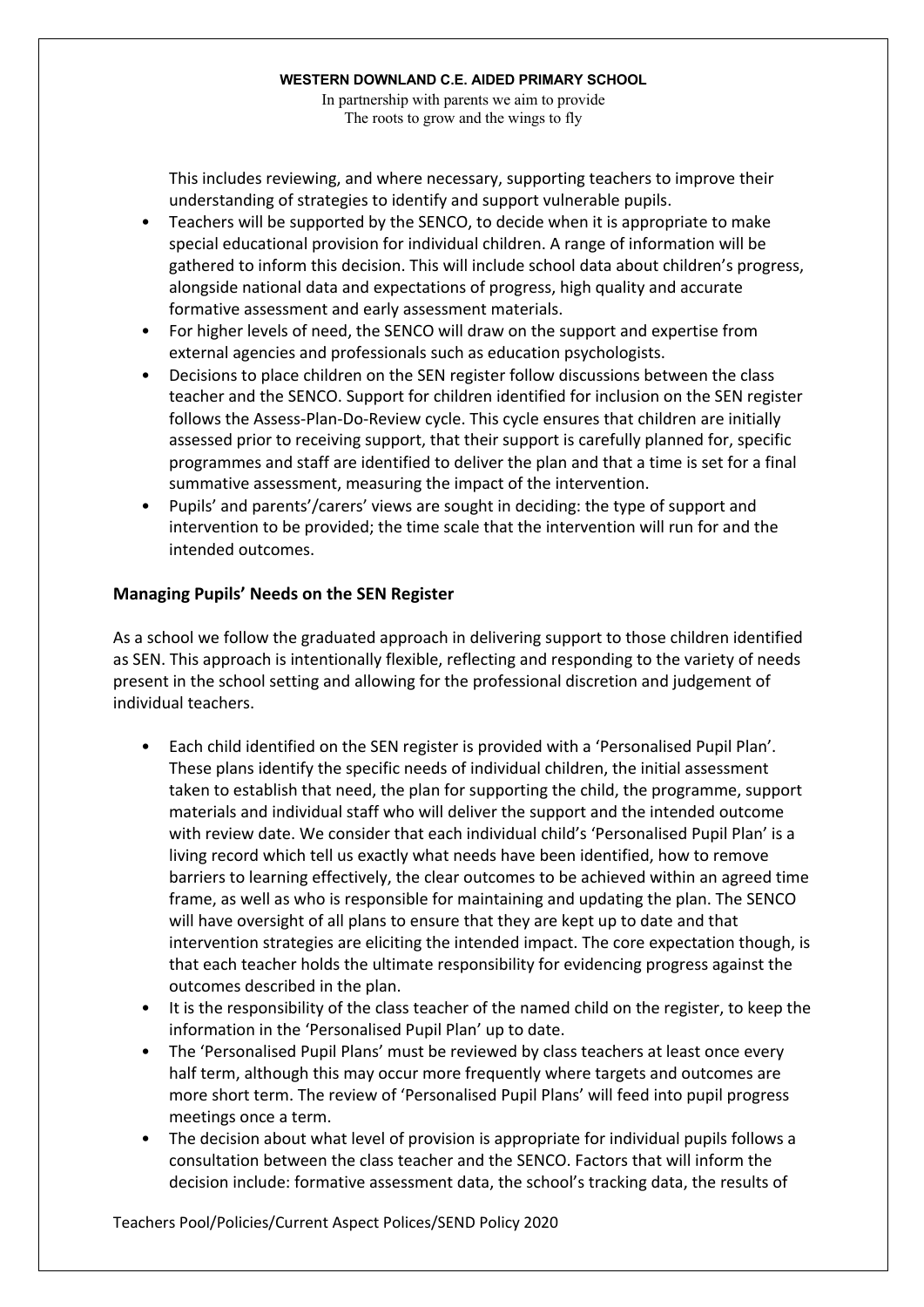In partnership with parents we aim to provide The roots to grow and the wings to fly

any national summative assessment, the child's achievement against national expectations, parental views and the pupil's own comments. The level of provision will be regularly reviewed and adapted in response to identified changes in need.

- Children with SEN who fail to respond to specific intervention strategies and continue to achieve significantly below their peers/national expectations, will be identified through a combination of: analysis of performance data, work sampling, classroom observations and pupil interviews.
- The SENCO will liaise with specialist services when it is felt necessary to engage additional support for pupils with SEN. The SENCO will be responsible for monitoring this additional provision. Where there is a cost factor, the SENCO will be responsible for managing this disbursement and for reporting to the SEN governor on its impact and cost effectiveness. Parents and pupils will be involved in the initial decision to make a referral for external specialist support and any future reviews of this provision.

# **Criteria for Exiting the SEN Register**

If it is felt that children are making progress which is sustainable and achieving, then they may be taken off the SEND register. If this is the case then the views of the teacher, SENCO, pupil and parents/carers' need to be taken into account, as well as that of any other professionals involved with the child. If it is agreed by all to take the pupil off the SEND register, then all records will be kept until the pupil leaves the school (and passed on to the next setting). The pupil will continue to be monitored through the school's monitoring procedures, such as pupil progress meetings. If it is felt that the pupil requires additional assistance then the procedures set out in this policy will be followed.

# **Supporting Pupils and the Families**

- For an overview of the support available to pupils with SEN, parents should access Hampshire County Council's Local Offer. This is available at: https://fish.hants.gov.uk/kb5/hampshire/directory/localoffer.page
- For an overview of the support available to pupils with SEN who live outside of Hampshire, parents should access either Dorset County Council's Local Offer or Wiltshire County Council's Local Offer. These are available at: Dorset's Local Offer: https://www.dorsetcouncil.gov.uk/children-families/sen-anddisability-local-offer/dorsets-local-offer.aspx Wiltshire's Local Offer: https://www.wiltshire.gov.uk/local-offer-primary
- We encourage all new children to visit the school prior to starting. For children with SEND, we would encourage further visits to assist with the acclimatisation in the new surroundings. Western Downland Primary School would also visit them in their current setting.
- When children are preparing to leave us for a new school, typically to go on to secondary education, we may arrange additional visits.
- We liaise closely with staff when receiving and transferring children to different schools, ensuring all relevant paperwork is passed on and all needs are discussed and understood.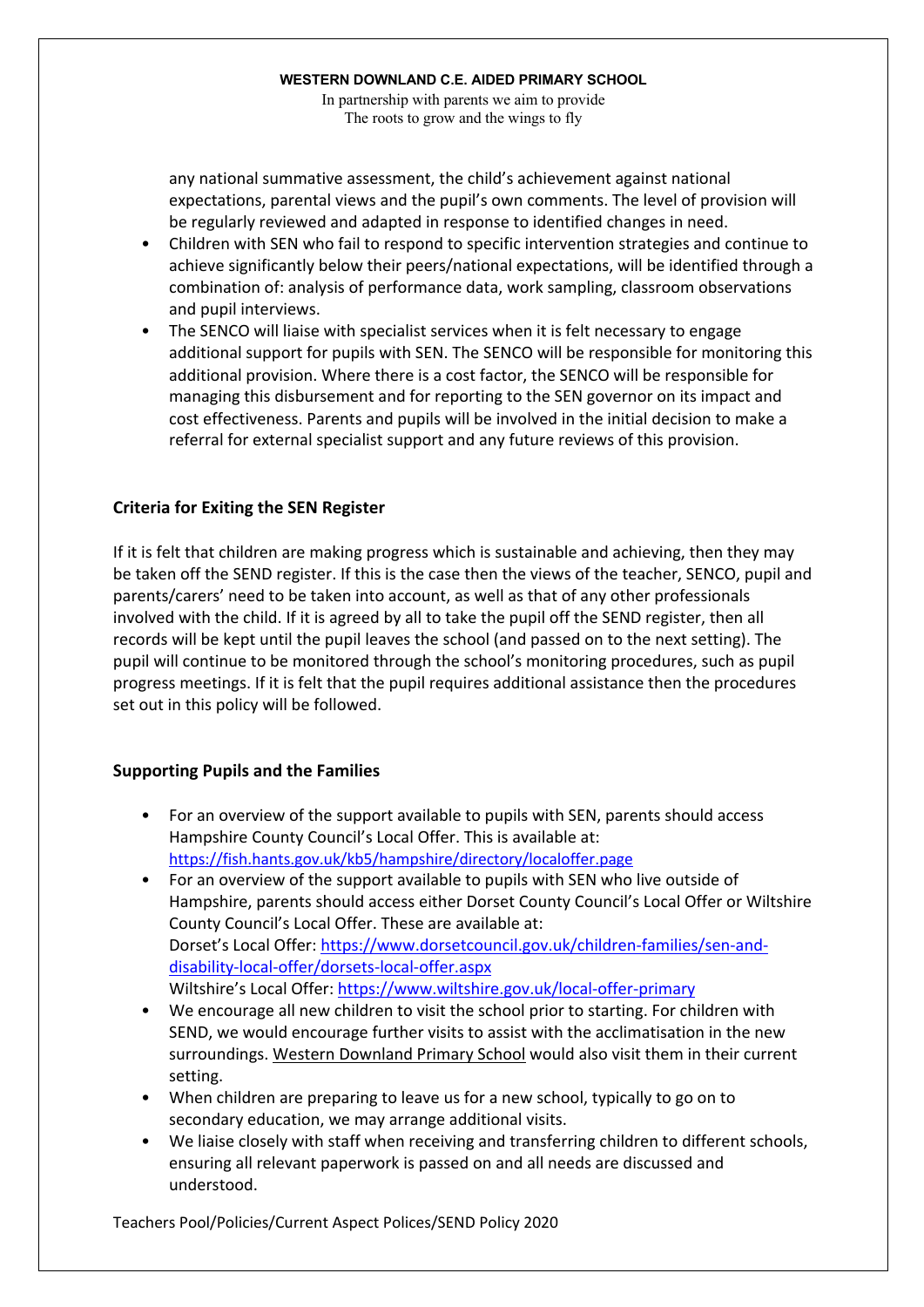In partnership with parents we aim to provide The roots to grow and the wings to fly

- If your child has complex needs then an IPA (Inclusion Partnership Agreement) or Annual review will be used as a transition meeting, during which we will invite staff from both schools to attend.
- The school's policy on managing the medical conditions of pupils can be found on the school's website under the "Policies" tab.

# **Supporting Pupils at School with Medical Conditions**

- We recognise that pupils at school with medical conditions should be properly supported so that they have full access to education, including school trips and physical education. Some children with medical conditions may be disabled and where this is the case the school will comply with its duties under the Equality Act 2010.
- We recognise that some children with medical conditions may also have special educational needs (SEN) and may have a statement, or Educational Health Care (EHC) plan which brings together health and social care needs, as well as their special educational provision. It is essential that the SEN provision for these pupils follows the SEND Code of Practice (2014).
- For details outlining the specific support for pupils with medical conditions, please see the school's policy for supporting pupils with medical conditions.

# **Monitoring and Evaluating of SEND**

- The SENCO regularly and carefully monitors and evaluates the quality of provision that we offer to all pupils.
- Monitoring of SEND provision is conducted through a combination of regular audits and sampling of the views of parents, pupils and staff. The SEN governor meets with the SENCO regularly to discuss and review the content of the monitoring data.
- The school's monitoring and evaluation arrangements promote an active process of continual review and improvement of provision for all pupils.

# **Training and Resources**

- SEN is funded from the school's main budget. Part of that budget is specifically allocated for SEN, but is supplemented with monies from the Revenue budget.
- Individual staff training needs are identified as part of the ongoing process of CPD (Continual Professional Development). Specific training will be provided to meet areas of need identified in the school's strategic plan.
- In order to maintain and develop the quality of teaching and provision to respond to the strengths and needs of all pupils, all staff undertake regular training and professional development.
- All teachers and staff undertake induction on taking up post. This includes a meeting with the SENCO to explain the systems and structures around the school's SEND provision and practice and to discuss the needs of individual pupils.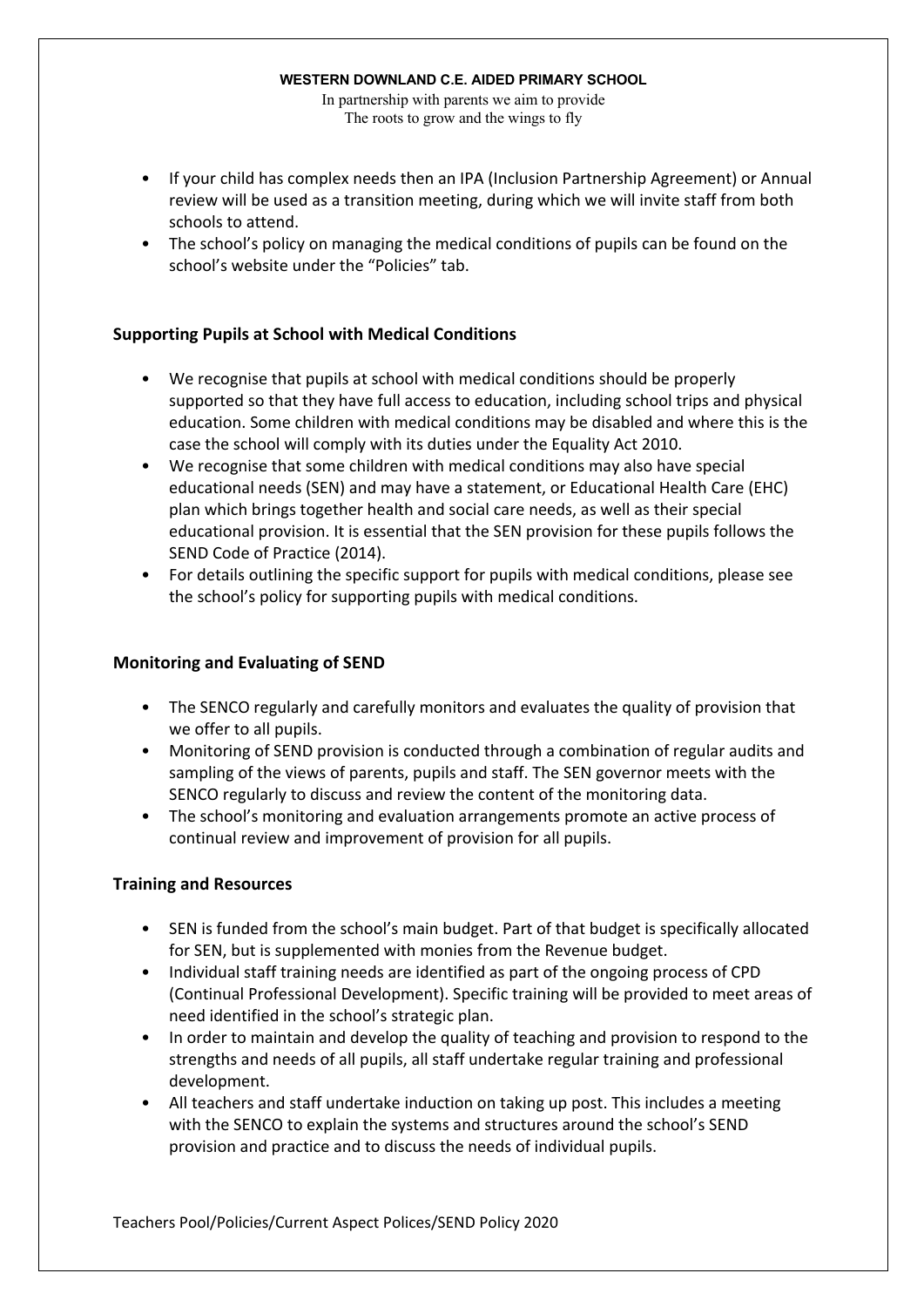In partnership with parents we aim to provide The roots to grow and the wings to fly

• The school's SENCO regularly attends the local authority's SENCO network meetings, as well as the local SENCO Circle support group, in order to keep up to date with local and national updates in SEN.

# **Roles and Responsibilities**

Provision for pupils with SEND is a matter for the school as a whole.

The school's governors, in consultation with the Headteacher, have a legal responsibility for determining the policy and provision for pupils with special educational needs. It maintains a general overview and has an appointed representative who takes particular interest in this aspect of the school.

Governors will ensure that:

- the necessary provision is made for any pupil with SEND
- all staff are aware of the need to identify and provide for pupils with SEND
- pupils with SEND join in school activities alongside other pupils, so far as is reasonably practical and compatible with their needs and the efficient education of other pupils
- they have regard to the requirements of the Code of Practice for Special Educational Needs (2014)
- parents are notified if the school decides to make SEND provision for their child
- they are fully informed about SEND issues, so that they can play a major part in school self-review
- they set up appropriate staffing and funding arrangements, and oversee the school's work for SEND

The Head Teacher is responsible for:

- The management of all aspects of the school's work, including provision for pupils with special educational needs
- keeping the governing body informed about SEND issues
- working closely with the SENCo
- the deployment of all SEN personnel within the school
- monitoring and reporting to governors about the implementation of the schools' SEND policy and the effects of inclusion policies on the school as a whole

The SENCO is responsible for:

- overseeing the day to day operation of the school's SEND policy
- co-ordinating the provision for pupils with special educational needs
- ensuring that an agreed, consistent approach is adopted
- liaising with and advising other school staff
- helping staff to identify pupils with special educational needs
- carrying out assessments and observations of pupils with specific learning problems
- supporting class teachers in devising strategies, drawing up Pupil Profiles (PPs),setting targets appropriate to the needs of the pupils, and advising on appropriate resources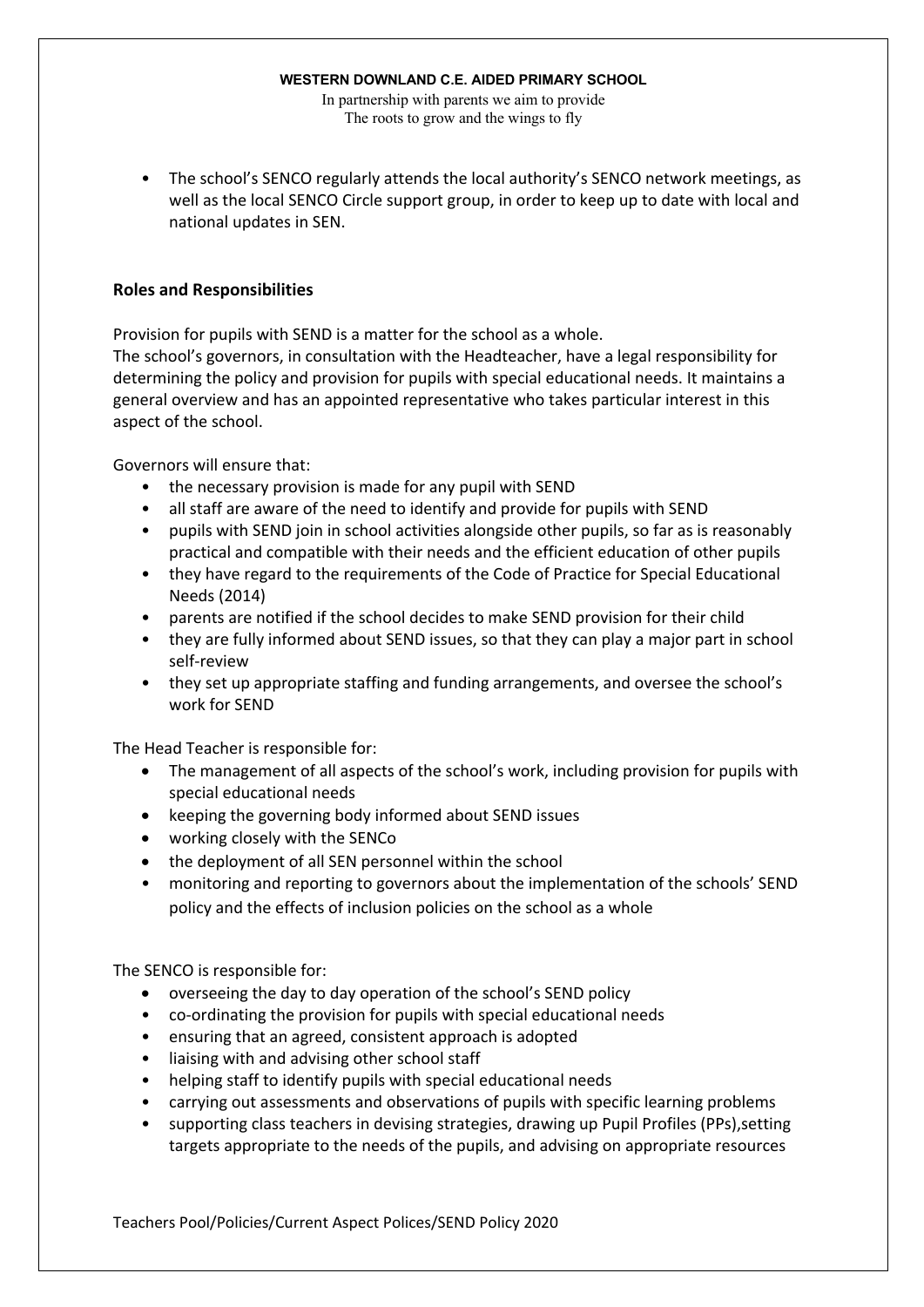In partnership with parents we aim to provide The roots to grow and the wings to fly

and materials for use with pupils with special educational needs and on the effective use of materials and personnel in the classroom

- liaising closely with parents of pupils with SEND alongside class teachers, so that they are aware of the strategies that are being used and are involved as partners in the process
- liaising with outside agencies, arranging meetings and providing a link between these agencies, class teachers and parents / carers
- maintaining the school's SEND register and records
- assisting in the monitoring and evaluation of progress of pupils with SEND through the use of existing school assessment information, e.g. class-based assessments/records, end of year tests, SATs, etc
- contributing to the in-service training of staff
- liaising with the SENCos in receiving schools and/or other primary schools to help provide a smooth transition from one school to the other.

Class Teachers are responsible for:

- Providing high quality teaching for all children.
- Assessing pupils' needs and planning appropriate adjustments, interventions and support to match the outcomes identified for the pupil (in liaison with the SENCo, parents and pupil).
- Regularly reviewing the impact of these adjustments, interventions and support, including pupils with SEND in the classroom, through providing an appropriately differentiated curriculum.
- Retaining responsibility for the child, including working with the child on a daily basis.
- Making themselves aware of the school's SEND policy and procedures for identification, monitoring and supporting pupils with SEND.
- Directly liaising with parents of children with SEND.

Learning Support Staff are responsible for:

- being fully aware of the school's SEND policy and the procedures for identifying, assessing and making provision for pupils with SEND.
- using the school's procedure for giving feedback to teachers about pupils' progress.

LSAs work as part of a team with the SENCo and the teachers, supporting pupils' individual needs and ensuring inclusion of pupils with SEND within the class. They play an important role in implementing Pupil Profiles and monitoring progress.

# **Storing and Managing Information**

All documents relating to Special Educational Needs are maintained with careful consideration towards security and confidentiality. Individual pupil records are kept in folders which are stored in a locked cupboard in the school. All staff are aware of the need for security and confidentiality in handling the records of children with SEN.